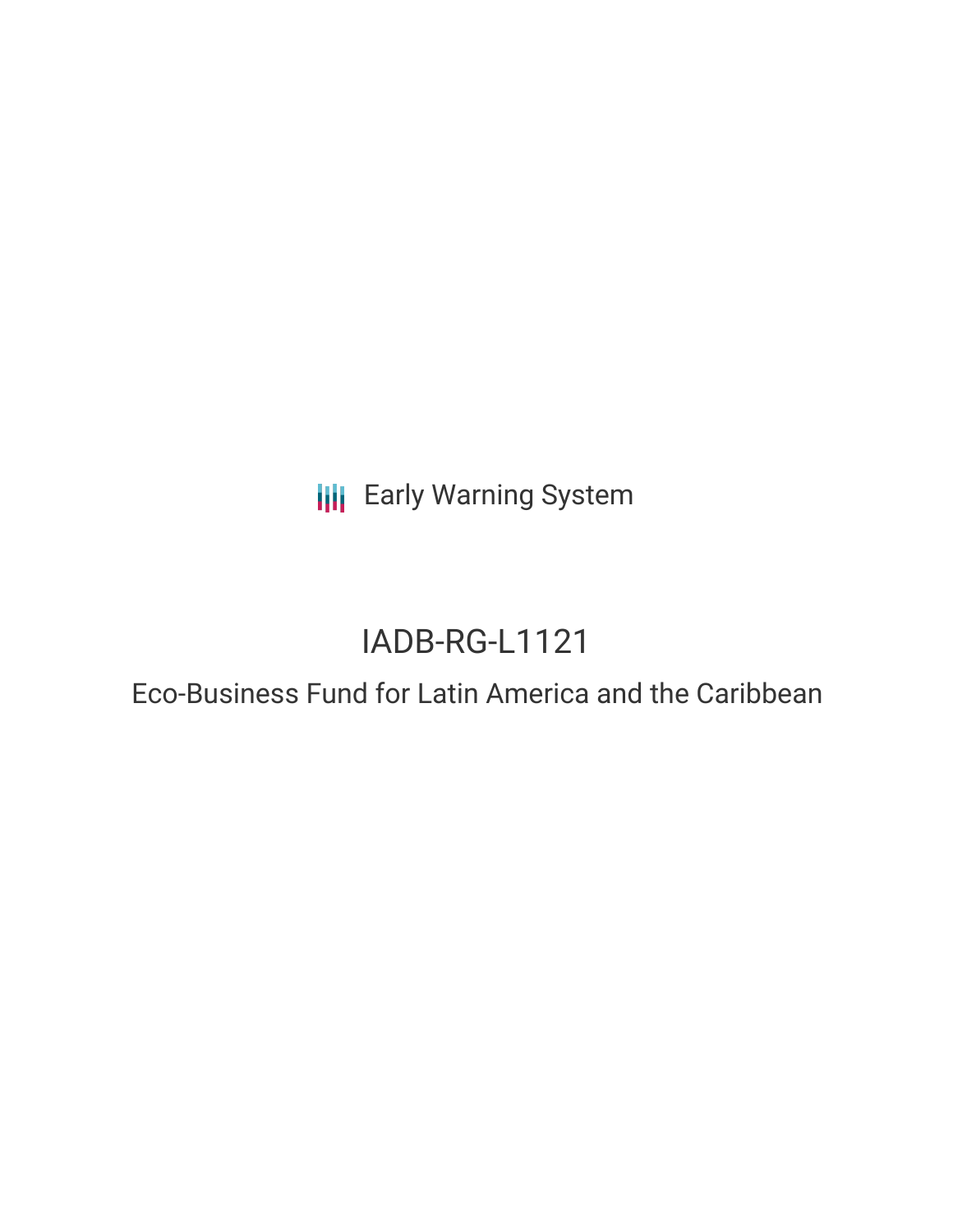### **Quick Facts**

| <b>Financial Institutions</b>  | Inter-American Development Bank (IADB) |
|--------------------------------|----------------------------------------|
| <b>Status</b>                  | Approved                               |
| <b>Bank Risk Rating</b>        | U                                      |
| <b>Voting Date</b>             | 2017-08-01                             |
| <b>Sectors</b>                 | Finance                                |
| <b>Investment Type(s)</b>      | Loan                                   |
| <b>Investment Amount (USD)</b> | \$20.00 million                        |
| <b>Project Cost (USD)</b>      | \$20.00 million                        |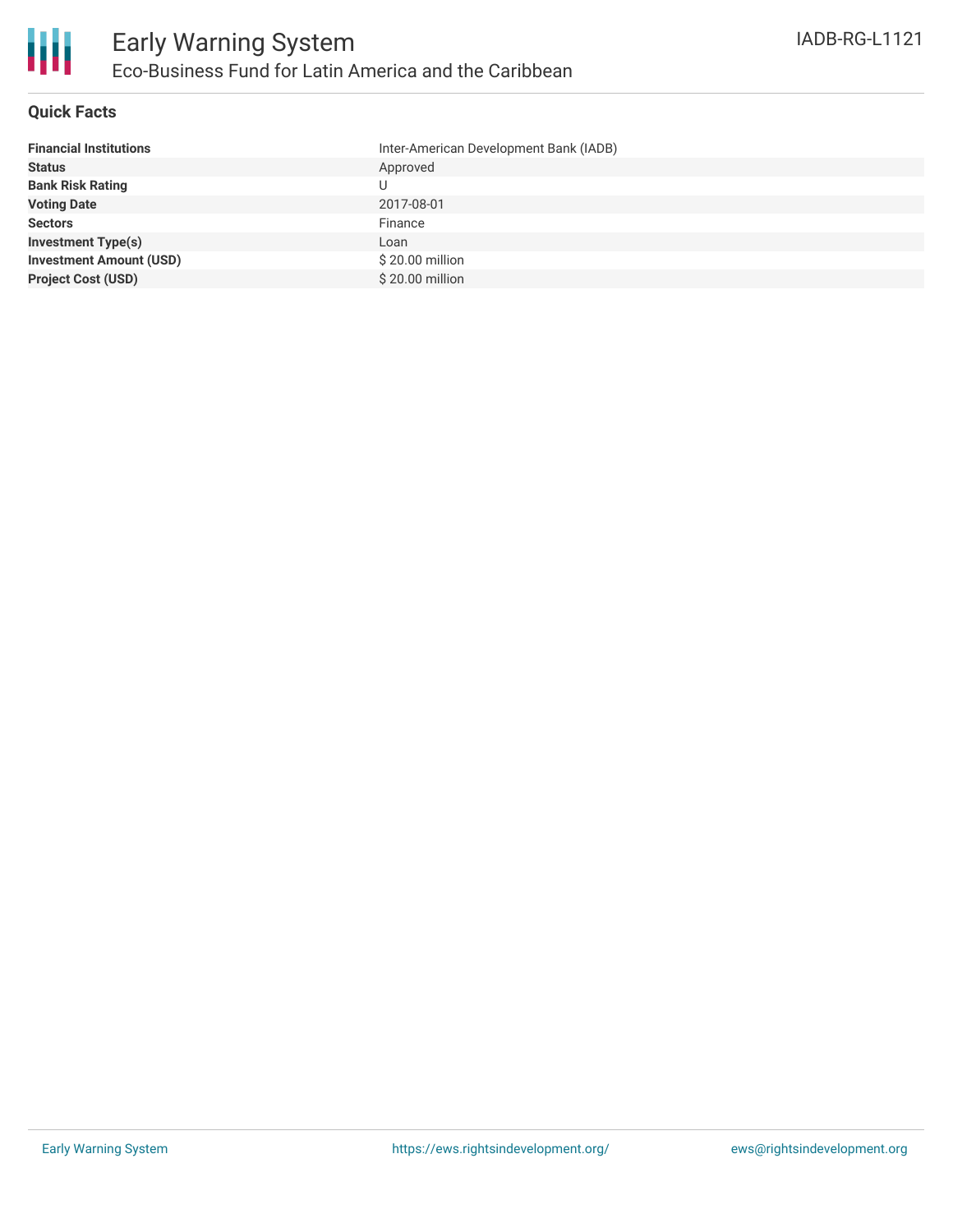

# **Project Description**

#### IDB: FINANCIAL MARKETS-FINANCING FOR ENVIRONMENTAL SUSTAINABILITY

"The objective of the Fund is to promote business practices that contribute to biodiversity conservation and the sustainable use of natural resources through the provision of dedicated financing and technical assistance. Eco-Business is a regional fund and targets only investments in the Latin American and Caribbean ("LAC") region, its investment activities focus on sustainable agriculture and agri-processing, forestry, fishery and aquaculture, and tourism. The Fund channels financing to local producers, primarily via financial institutions ("FIs") that operate according to the principles of responsible finance. In limited cases (max. 15% of the total portfolio), the Fund also provides direct financing for high-impact businesses and projects. To enhance the impact of its investments, the Fund has created a development facility to complement its investments with technical assistance both to the FI level and to the final beneficiaries for capacity building, market studies and impact assessment activities.

"The main development impact of the project will be to expand access to finance for sustainable businesses. The success of the project is expected to demonstrate to the financial markets that sustainable businesses can represent an attractive sector with measured risk, attractive returns and substantial growth potential, thus encouraging FIs in the region to direct more resources to this sector. The project will promote the connection of FIs interested in strategically and systematically financing sustainable businesses with institutional investors and technical assistance resources."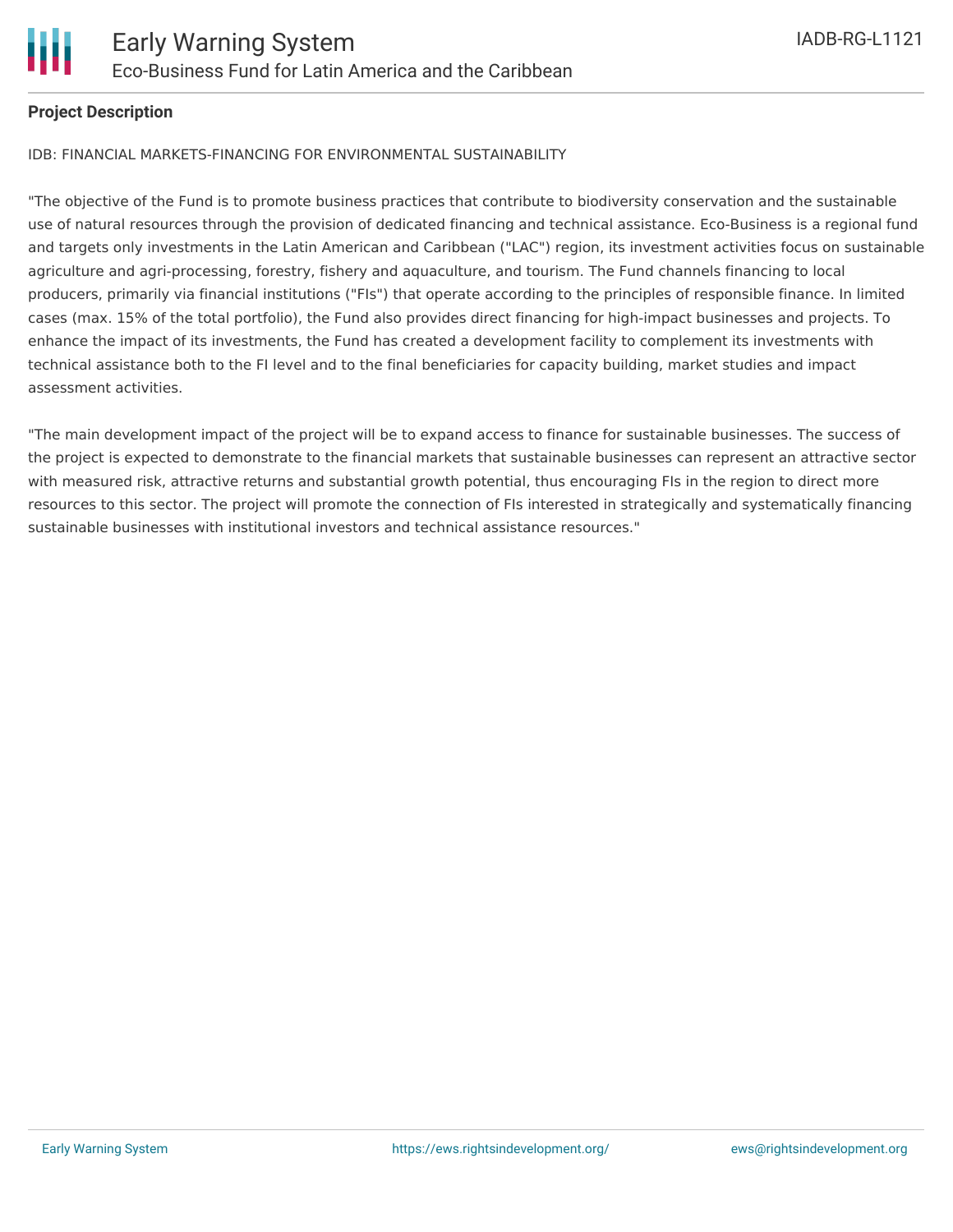

#### **Investment Description**

• Inter-American Development Bank (IADB)

#### Private Sector Loan.

The Fund size is targeted at US\$300 million. IIC's Financing would consist of an unsecured subordinated financing of up to the lesser of (i) US\$60 million or (ii) 25% of the Fund size, with a tenor of up to 6 years and an up to 3 year commitment period. It is expected that the financing will include (a) an IIC-IDB subordinated loan of up to US\$40 million, and (b) a potential subordinated co-financing of up to US\$20 million from the China Fund. The additional funding of Eco-Business will be comprised of equity and senior loans expected to come from domestic and international private institutional investors as well as development financial institutions.